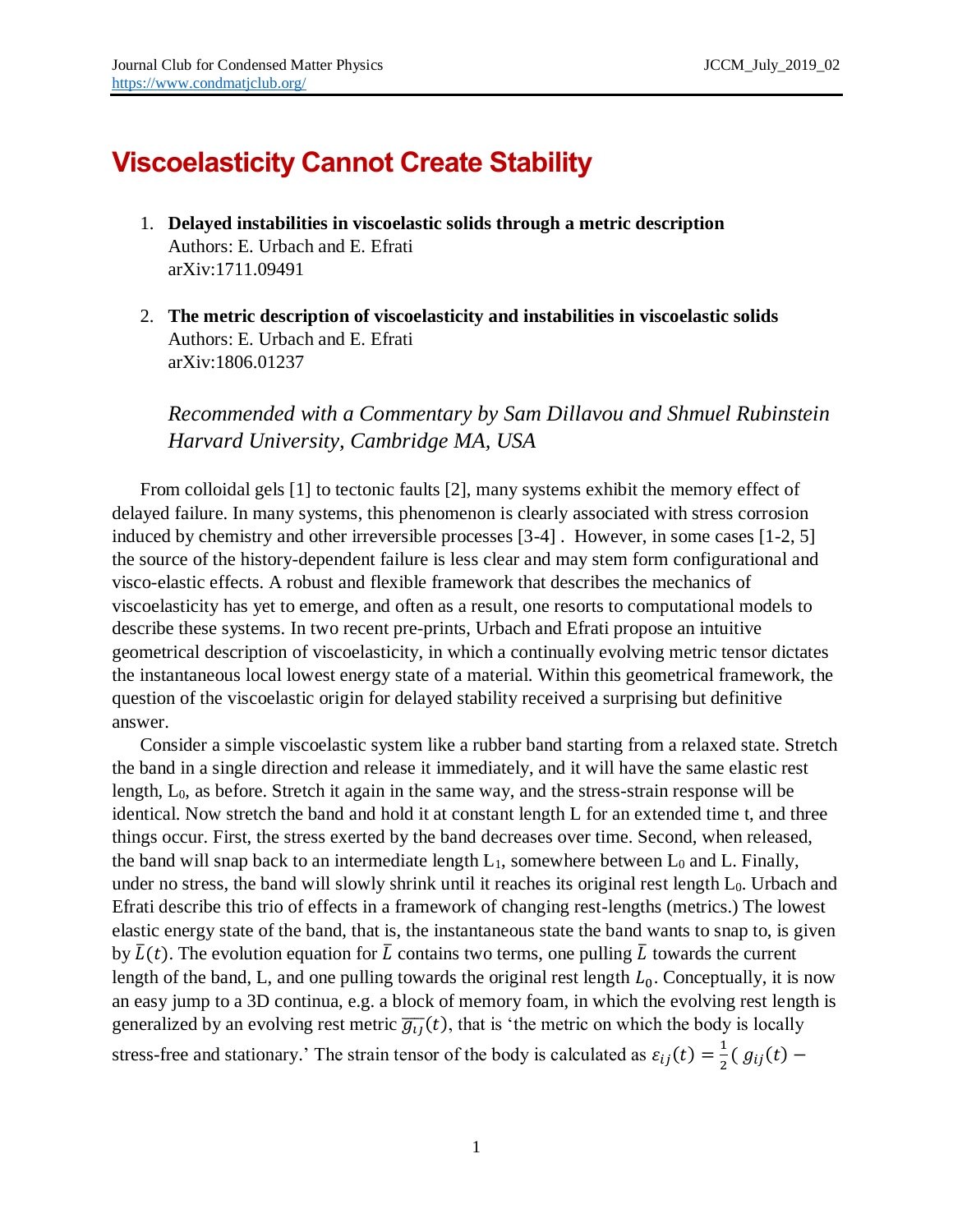$\overline{g_{ij}^0}$ ), where  $\overline{g_{ij}^0}$  is the instantaneous rest metric, and  $g_{ij}(t)$  is the current configuration of the system. Here too the rest metric evolves toward two values,  $g_{ij}^0$  and  $g_{ij}(t)$ .

The tidiness of this framework shines through most in its treatment of stability. In one dimension, these co-evolutions of  $\overline{L}$  towards both  $L_0$  and  $L$  mean that the equilibrium position for  $\overline{L}$  will lie at some value  $L_0 < \overline{L} < L$ . In two dimensions or above, the corollaries are less trivial; because of the two terms in the evolution equation, any equilibrium position for vector  $\bar{L}$  must be colinear with  $L$  and  $L_0$ . Urbach and Efrati show a surprising result of this rule for incompressible viscoelastic materials in the linear regime in any dimension; no permanently stable states for  $L$ may be created through the evolution of the instantaneous rest length  $\overline{L}$ , and conversely, a stable state when the system is relaxed will never lose stability due to viscoelasticity. As a demonstration of this principle, Urbach and Efrati utilize a model system: conic silicone-rubber shells of varying thicknesses. The thinnest shells are bi-stable – they hold their shape when inverted inside-out. In contrast to the thickest shells, which immediately snap back, inverting to their original shape. Shells of medium thickness snap back immediately when inverted, unless held in their inverted state for a period before release. That is, bi-stability is created through evolution of the system's rest metric. However, none of these created bi-stable states is permanent, although stability lasts for minutes if held long enough. This is the crux of the matter: viscoelasticity can delay the instability, but it cannot eliminate it.

The framework presented by Urbach and Efrati is mathematically elegant and clean and is thus a fitting tool to determine what general behaviors visco-elastic systems are capable of. For example, is there a point in the tectonic cycle past which an earthquake is inevitable, but the system is temporarily stable? The framework may also provide a backbone for the description of many complex systems of current interest. Several systems that have long been known to demonstrate viscoelastic behavior, such as frictional interfaces [6-7] and crumpled paper [8], have recently been shown to display a more complex memory than previously thought [9-10]. The capability of these systems, for example, to produce a non-monotonic evolution in stress under constant strain is also possible in the framework discussed here. Time will tell what complex and interesting systems this framework can describe.

## **References**

- [1] SB Lindstrom et. al. *Structures, stresses, and fluctuations in the delayed failure of colloidal gels*. Soft Matter (2012)
- [2] Omori, F. *On the after-shocks of earthquakes (Vol. 7)*. Imperial University of Tokyo. (1894)
- [3] Wiederhorn, S.M. and Bolz, L.H. *Stress corrosion and static fatigue of glass*. Journal of the American Ceramic Society, 53(10), pp.543-548. (1970)
- [4] Johnson, H.H., Morlet, J.G. and Troiano, A.R. *Hydrogen, crack initiation, and delayed failure in steel*. Trans. Met. Soc. AIME, 212. (1958)
- [5] Freed, A.M. and Lin, J. *Delayed triggering of the 1999 Hector Mine earthquake by viscoelastic stress transfer*. Nature. (2001)
- [6] E Rabinowicz, *Friction and Wear of Materials* Wiley New York (1965)
- [7] JH Dieterich and BD Kilgore, *Direct Observation of Frictional Contacts*, Pure Appl Geophys (1994)